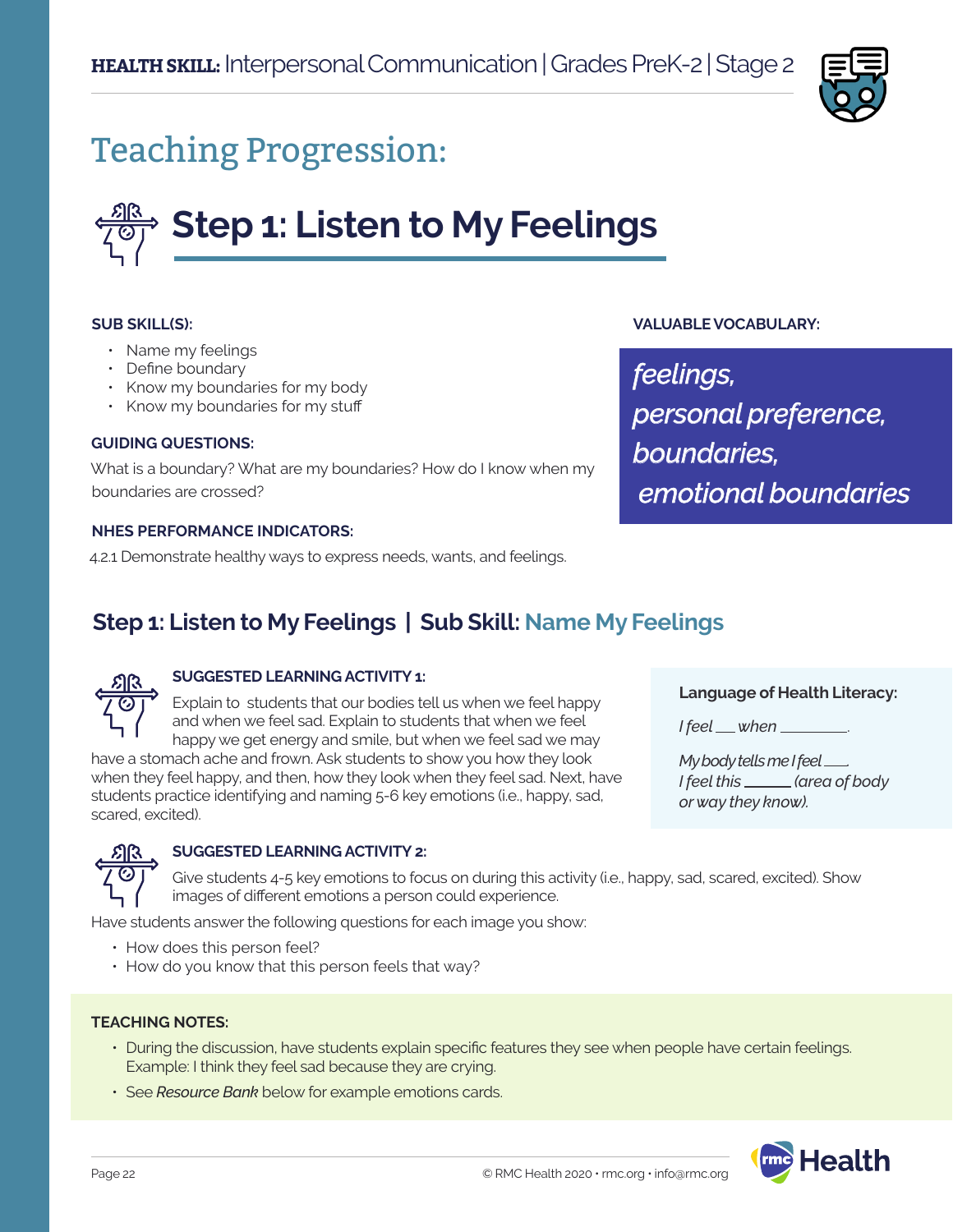

### **SUGGESTED LEARNING ACTIVITY 3:**

Tell students that our bodies talk to us to help us know how we are feeling. Explain to students that when our bodies talk to us we can feel it in our stomach, head, and even our skin. Tell students they are going to focus on listening to what their body is telling them in different situations.

Present images of people experiencing different situations that would evoke strong emotions. Tell students to turn and talk with their partner. Using the *Language of Health Literacy*, have students answer the following question for each image: How would you feel?

Once students have completed several rounds of the activity, have students focus on how their bodies talk to them for each situation. Show each image for a second time, but this time, have students point to where in their bodies they have a feeling. For each situation, have students answer the following question with a partner using the *Language of Health Literacy.* 

• How does your body talk to you to tell you your feelings?

After students complete the activity, use the following questions to lead a student discussion.

- What feelings do you get when you are happy or sad?
- What feelings do you get when you are excited or scared?
- How does your body help you know your feelings?

#### **TEACHING NOTES:**

- Examples of images: opening a birthday present, someone pulling someone's hair, finding a giant spider under your pillow, etc.
- Model and provide the *Language of Health Literacy* to support students in identifying their feelings.
- Use different movement options as necessary to accomodate students.
- During the discussion, lead students to explain specifically how their bodies feel when they different emotions.

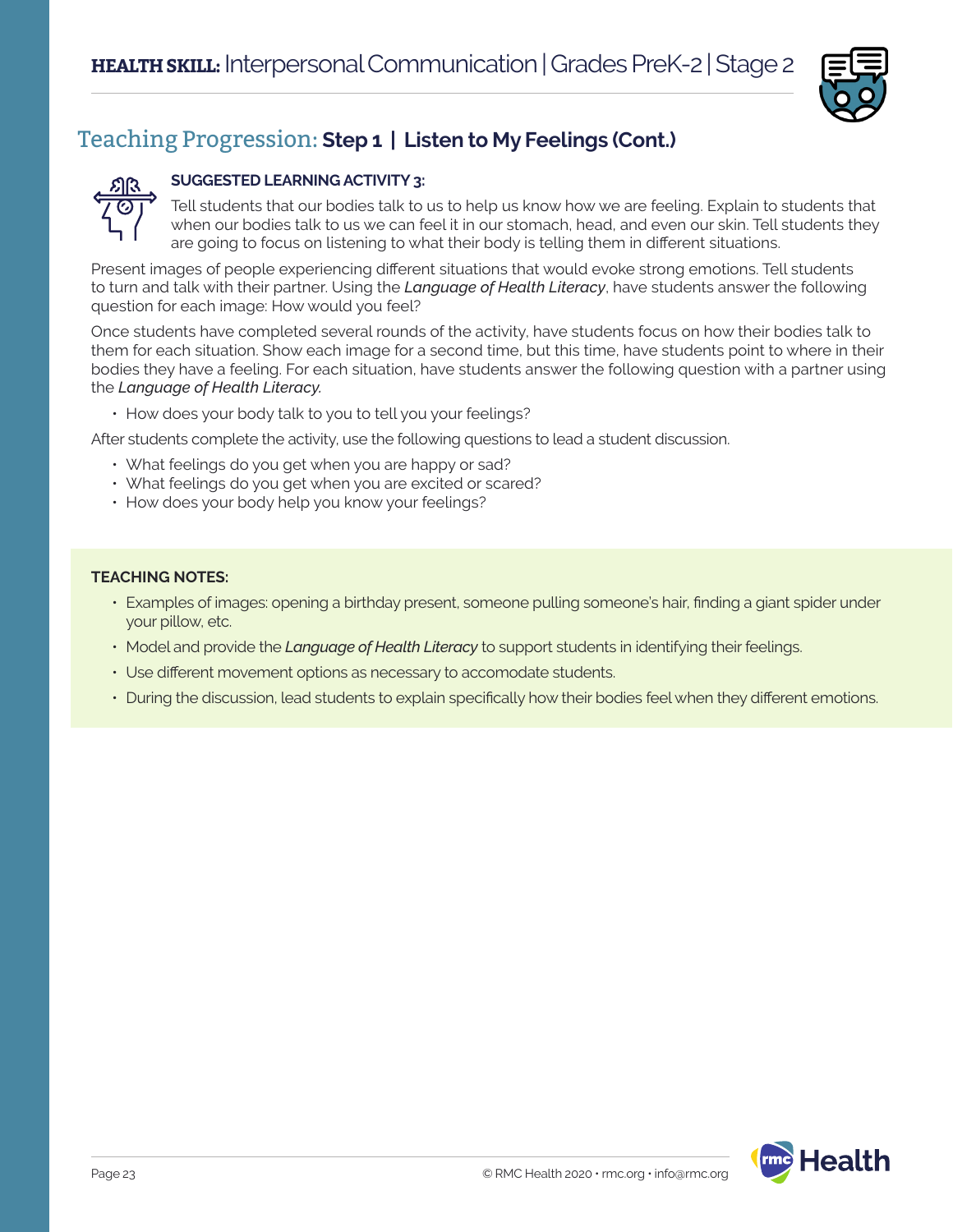

### **Step 1: Listen To My Feelings | Sub Skill: Define Boundaries**



### **SUGGESTED LEARNING ACTIVITY 1:**

Define *boundaries* for students. *Boundaries* are *limits and rules placed on people to keep everyone safe, healthy, and happy*.

Tell students that they are going to play a game to practice identifying boundaries. Create a large circle in the classroom using tape on the floor, cones, or other objects to visually identify a boundary line. Have students stand on the outside of the circle. Explain to students that boundaries can be thought of as rules.

| <b>Language of Health Literacy:</b> |  |  |
|-------------------------------------|--|--|
|-------------------------------------|--|--|

*Boundaries are* .

*The boundary is* .

*This boundary helps keep me safe because* .

Tell students that right now they are following the boundaries set by being on the outside of the circle.

Next, tell students that the new rule is to be inside the circle. Model for students by quickly moving to the inside of the circle. Ask students to point at the boundary that they should not cross. Tell students that for this game, they need to encourage the entire class to stay within the boundaries of the circle. If they see someone moving outside of the circle's boundaries, they should say, "Stop!" Now play follow the leader within the circle. Make funny moves, play music and encourage students to follow your moves within the boundary of the circle. Every now and then, start to step outside of the circle. Students should say loudly "Stop!" When you feel it is appropriate, allow students to become the leader of the game. Continue to encourage everyone to stay in the boundary by saying, "Stop!" when someone steps outside of the circle.

After students complete the game, remind students that a *boundary* is *a rule or limit put in place to protect and keep people safe, healthy, and happy*. Use the following questions to lead a student discussion:

- What boundaries do we have in the classroom?
- What boundaries do you have during recess?
- What boundaries do you have when you are playing (e.g. games at recess, soccer, basketball, football)?
- What happens if you don't follow boundaries put in place by others?



### **SUGGESTED LEARNING ACTIVITY 2:**

Explain to students that in school and at home adults give us boundaries to keep us safe and healthy. Show students images of kids interacting at home and school. Within the images, show students following rules or upholding a boundary. Tell students to stand when they see an image of

students following a boundary.

After each image showing a boundary, have students respond to the following questions using the *Language of Health Literacy:*

- What boundary do you see?
- Why is this boundary in place?

After students complete the activity, use the following questions to lead a student discussion.

- What boundaries do you follow at home?
- How are these boundaries keeping you safe and healthy?
- What boundaries do you follow at school?
- How are these boundaries keeping you safe and healthy?



### **SUGGESTED LEARNING ACTIVITY 3:**

Instruct students to draw an image showing the most important boundary they follow every dayz (e.g. holding their guardian's hand in a parking lot, not taking objects out of sibling's room). Tell students to draw the boundary and be ready to explain how the boundary keeps them safe and healthy.

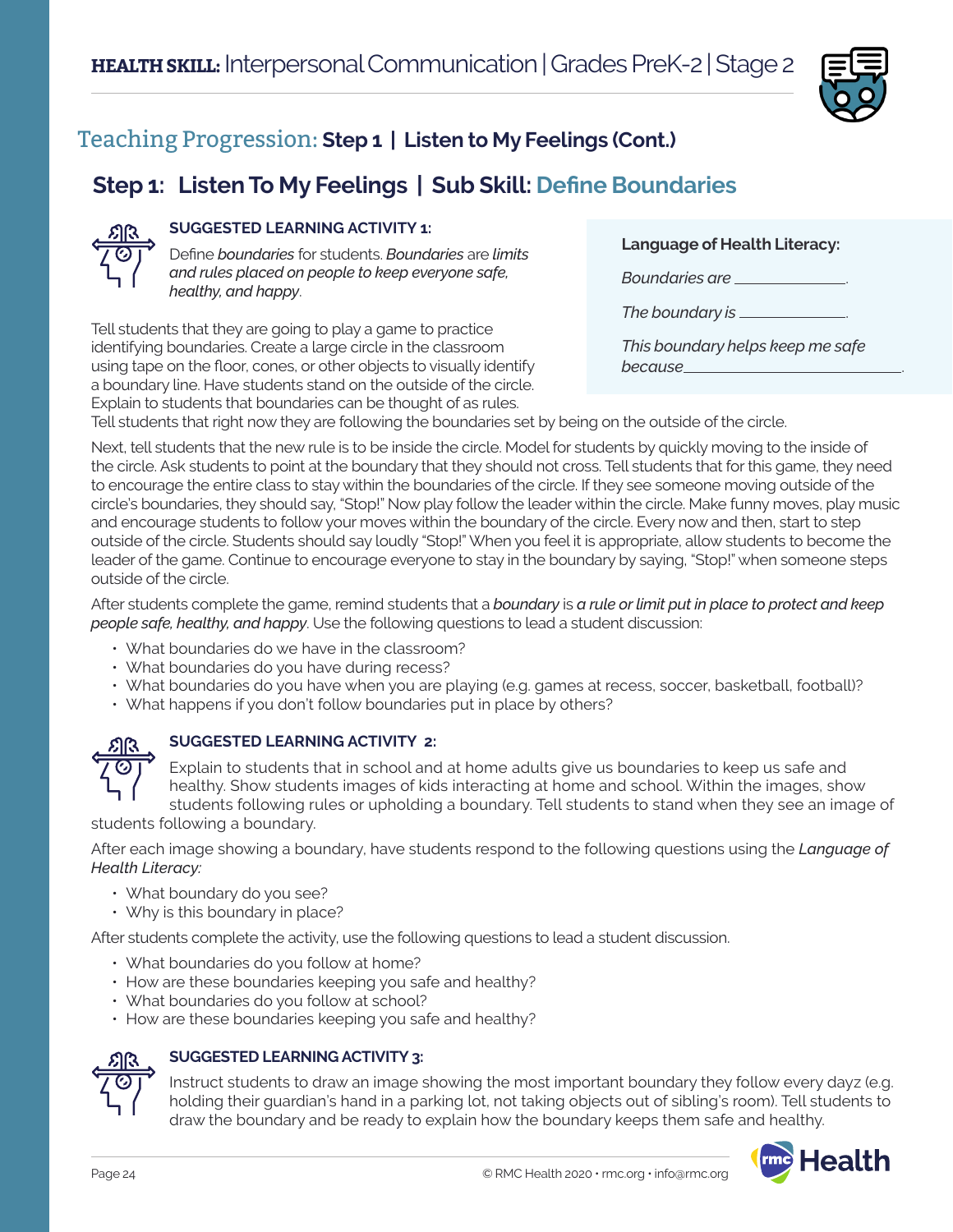

### **Step 1: Listen To My Feelings | Sub Skill: Know My Boundaries For My Body**



### **SUGGESTED LEARNING ACTIVITY 1:**

Ask students if they have ever felt uncomfortable when someone gets too close to them. Explain that this is because we all have something called *personal space*.

Define *personal space* to students. *Personal space* is *our space surrounding our bodies that is private*. Tell students that a very important boundary for people to follow is personal space.

Explain to students that each person has a specific bubble of personal space that helps them feel comfortable, and we need to be aware of each person's bubble to help people feel happy and safe. Tell students that each person has a different sized bubble

### **Language of Health Literacy:**

*I* feel \_\_\_\_\_\_\_\_\_\_\_\_\_ and I would like a hug. *Can we hug?*

*My boundary is* .

*I* feel when \_\_\_\_\_\_\_\_\_. so I *want/do not want* .

of personal space, and we need to be aware of our personal space bubble and others. Tell students that in school we should give all students at least an arms length distance to respect their personal space bubble. Give students a handout with different images of people interacting. Have students color in green images of appropriate personal space (e.g. people coloring next to each in their own personal spaces, people walking down the hallway) and color in red images with inappropriate personal space (e.g. people hanging on each other walking in the hallway, someone sitting too close to another person while working. .

Once students finish the activity, lead a discussion to have students reflect on the following questions:

- What is personal space?
- How much space should you give friends at school?
- What should you do if you want to give someone a hug or touch them?



### **SUGGESTED LEARNING ACTIVITY 2:**

Tell students that when we want to enter another person's bubble, we need to ask them for permission or consent. Define *consent* for students. *Consent* is *an agreement that it is okay to do something.* Tell students that if they want to give their friend a hug, they must first ask for consent.

Explain to students that asking before we touch our friends is important because it helps people feel safe and happy. Have students practice asking for consent for hugs with peers. Tell students that they are always allowed to say, "No thank you," to decline hugging if they do not want a hug, and that they will learn strategies to say *no* in the next step.

Once students finish the activity, lead a discussion to have students reflect on the following questions:

- Why do we need to ask for consent to hug or touch our friends?
- Why is it okay to say *no* to a hug?
- How does your body tell you if it is okay or not okay to hug?

### **TEACHING NOTES:**

• Model and provide the *Language of Health Literacy* to have students practice asking for consent to hug their peers.

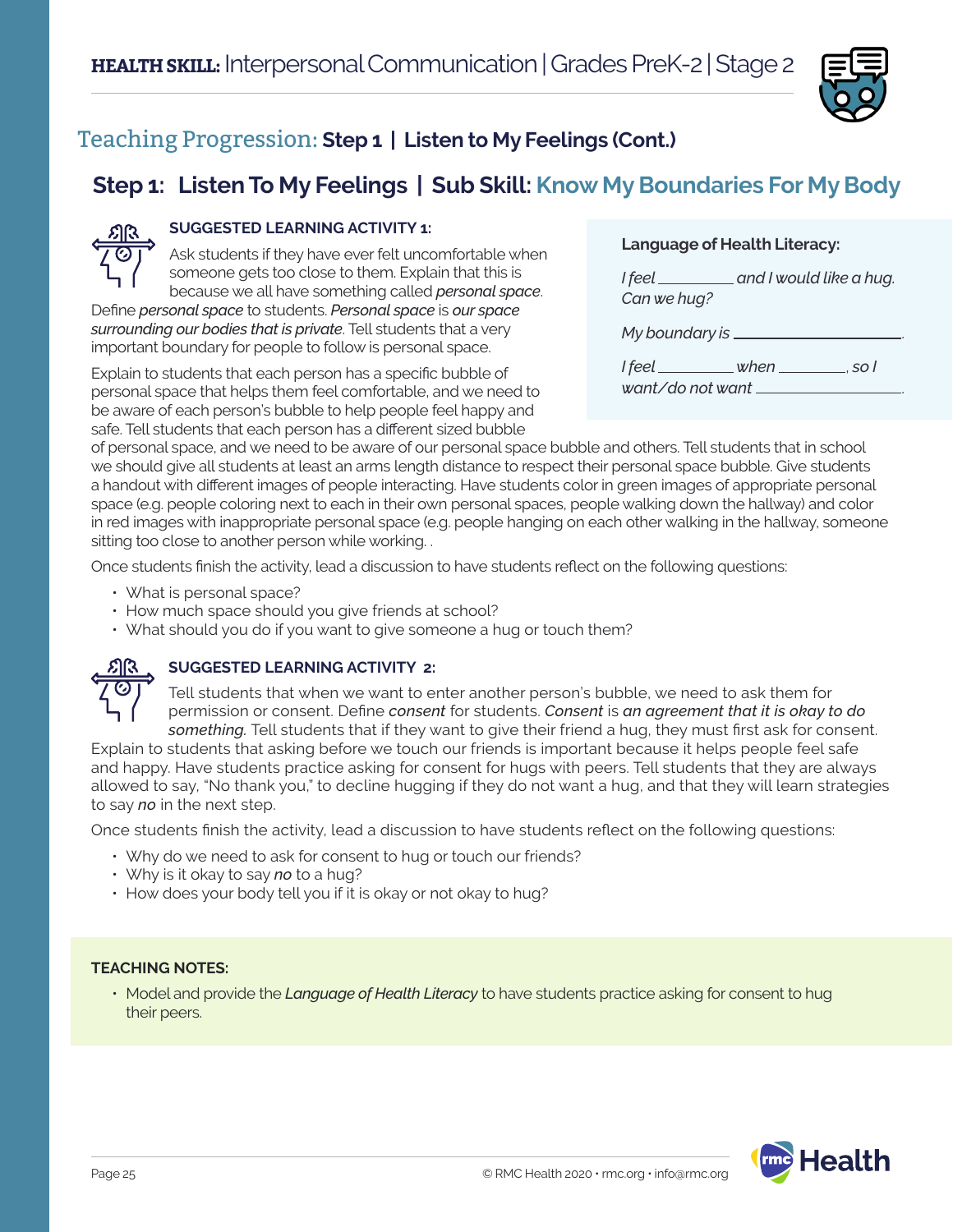

### **SUGGESTED LEARNING ACTIVITY 3:**

Remind students that our bodies talk to us about our feelings to help know when we feel safe and comfortable. Explain to students that we need to listen to our feelings to know our own boundaries for our bodies. Share with students that we get to decide boundaries for our bodies. Remind students that *boundaries* are *rules we have for our bodies to keep us safe and happy*.

Explain to students that there are types of personal touch that are appropriate and okay with our boundaries. Tell students that there are also types of touch that are inappropriate and against our boundaries. Tell students that when someone crosses our boundaries we will feel uncomfortable, like something is wrong. Explain to students that when someone touches us it should not hurt. If it hurts, feels wrong, or makes us scared, then our personal boundaries were crossed.

Share with students that they are going to practice recognizing their personal boundaries in the next activity. Tell students that they are going to see images of different people touching. Tell students that when they see an image that shows appropriate touch they should give a thumbs up, and when they see an image that shows inappropriate touch they should put up their hand and yell, "Stop!" Show students images of different people interacting through personal touch.

Once students finish the activity, lead a discussion to have students reflect on the following questions:

- How do you know when touch goes against your boundary?
- How does your body tell you when something is wrong when someone touches you?

#### **TEACHING NOTES:**

• Examples of images: hugging, pushing someone down, holding hands.



### **SUGGESTED LEARNING ACTIVITY 4:**

Explain to students that their "swimsuit parts" are places on their body that are private. Only people responsible for keeping them safe, clean and healthy are allowed to touch their private parts. If anyone tries to touch them in these areas, they need to get a trusted adult's help immediately.

To demonstrate their learning, have students draw two images on personal touch. Instruct students to draw an image of "good" touch with a friend at school that makes them feel happy. Next, instruct students to draw an image of touch that would cross their boundaries at school, or "bad" touch. Collect drawings to assess students' understanding of personal touch and boundaries.